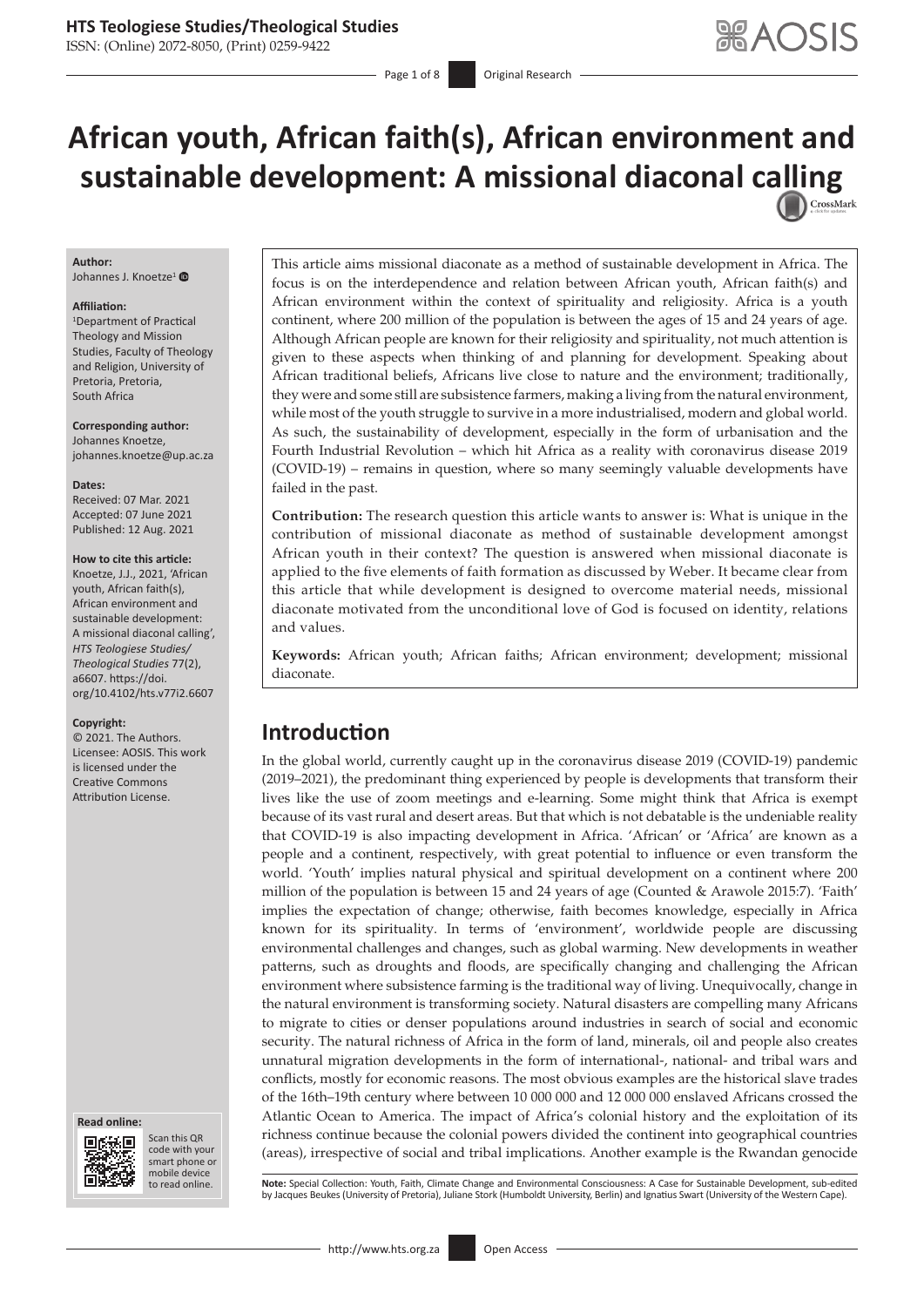from 07 April to 15 July 1994 when 800 000 Tutsis were killed within the time span of a 100 days by ethnic Hutu racist extremists. However, more recently, (East) African countries have had to contend with the Islamic State of Iraq and al-Sham (ISIS) extremists, targeting, especially the youth.

Within the global context, Africa is also targeted as a developing continent. To clarify further, developing countries have most of the following characteristics in common: little access to safe drinking water, sanitation and hygiene; energy problems or shortages; high levels of tropical and infectious diseases; lack of infrastructure (e.g. roads, etc.); widespread poverty; low education levels; high gender inequalities; many informal settlements and high levels of corruption. It is noteworthy that development discussions undermine the complex role of religion as if development and transformation happen in a spiritual vacuum, or even view religion and/or spirituality as a barrier or obstacle to development (Adogame 2016:1; Steenkamp-Nel 2018:7). A noteworthy point made by Amanze (2011:13) is worth mentioning here. He does not see African spirituality as a fixed collection of spiritual means but rather as a political scenario lacking specific cultural content; as such, African spirituality is closely linked to development.

This brief introduction attempts to establish a contextual understanding as a basis for the rest of this article, which will later argue for a missional diaconal approach to youth ministry in Africa. As will become clear in the discussion that follows, this article will show how a missional diaconal youth ministry will contribute to sustainable development in Southern Africa.

# **African<sup>1</sup> youth**

In discussing African youth, faith, development and missional diaconate, it is imperative to give attention to faith formation amongst African youth. Although there are many faiths in Africa such as African Traditional Religion (ATR), Islam and Hinduism, this article will only focus on faith formation from a Christian faith perspective. The five characteristics of Christian faith formation amongst African youth, as described by Weber (2015:3–4), will be used as a framework in this article.

Firstly, the characteristic of faith formation amongst African youth is: 'Christian faith has little connection to God's redemptive work' (Weber 2015:3); rather, it relates to public behaviour and neighbourly love. As such it might be viewed more as a spirituality of love your neighbour than Christian faith.

Secondly, African youth find it difficult to articulate their faith because of a lack of understanding of doctrinal-loaded terminology, for example, salvation, redemption and righteousness. Because of this lack of intellectually and spiritually grasping the Christian faith, they struggle to own their Christian faith. As a result, they move away from a theological (I would argue, a Christological) understanding to a humanistic understanding of spirituality (Weber 2015:4). To elaborate on this characteristic further, I would rather argue a socialistic or even political understanding of spirituality than a humanistic understanding, thinking of the #FeesMustFall (South Africa 2015–2016) and other youth movements in Africa. This also closely relates to the following characteristics discussed by Weber.

Thirdly, for African youth, 'identity and faith formation are connected' (Weber 2015:3). Most youth seek social belonging and are optimistic to get involved in youth groups that are connected to moral (and perhaps even 'political') values they adhere or aspire to. Part of faith formation and identity is choosing a god, but the youth soon discover that not just any god will do. In a globally competitive world, and as 'liberated people<sup>2'</sup>, many of their lives are directed by power, status and money. Thus, they enjoy youth gatherings that may arouse specific youth subcultures, whether positive or negative. One such example is the *Skothane* sub-culture amongst the youth in South Africa (Knoetze 2015a):

Izikhothane (or Skothane or Ukukhothana) refers to South African showmanship or dance battles in which individuals or groups of individuals compete against each other in front of large crowds to determine which party is wealthier. These 'battles' are performed using material items such as money, mobile phones, clothes, and/or alcohol. In most instances a battle is won by the intentional destruction or wastage of one's own expensive items in order to demonstrate the lack of concern for such material possessions due to the ability to afford more of the same. A competitor's chances of victory are improved by having items that are more expensive than those of their opponent. (p. 3)

Consistent and authentic relations with peers, parents and mentors are of utmost importance in the identity formation of African youth in a globalised world. In the dawn of the Fourth Industrial Revolution in Africa and with the virulent COVID-19 pandemic currently wreaking havoc across the globe, such contexts have contributed to the youth spending significant amounts of time on social media (Knoetze 2020:57–73).

The fourth characteristic alluded to by Weber (2015:3) is: 'a Christian identity is formed through the process of socialisation'. There is no doubt that it is closely linked to the above discussion, but now the focus is more on the church community. It is important for the youth to be mentored so that they are able to critically reflect on 'behaviour patterns, values, beliefs, symbols, traditions and shared worldviews' (Weber 2015:4), that they may be able to own and through this process take responsibility for their own faith. As such, many mainline churches brought

<sup>1.</sup>For many, it is important to define who is viewed as African. Is it determined by geography, the place where you live? Or by the colour of your skin? Are all black<br>people Africans even if they grew up in Europe? Are all white people Europeans<br>even if they grew up in Africa? Knoetze (2019) builds a case spirituality, as how people identify themselves, how they view the world, interact with others and make decisions.

<sup>2.</sup>I use this as a generic term to include all forms of liberation that might be applicable for a specific context in Africa.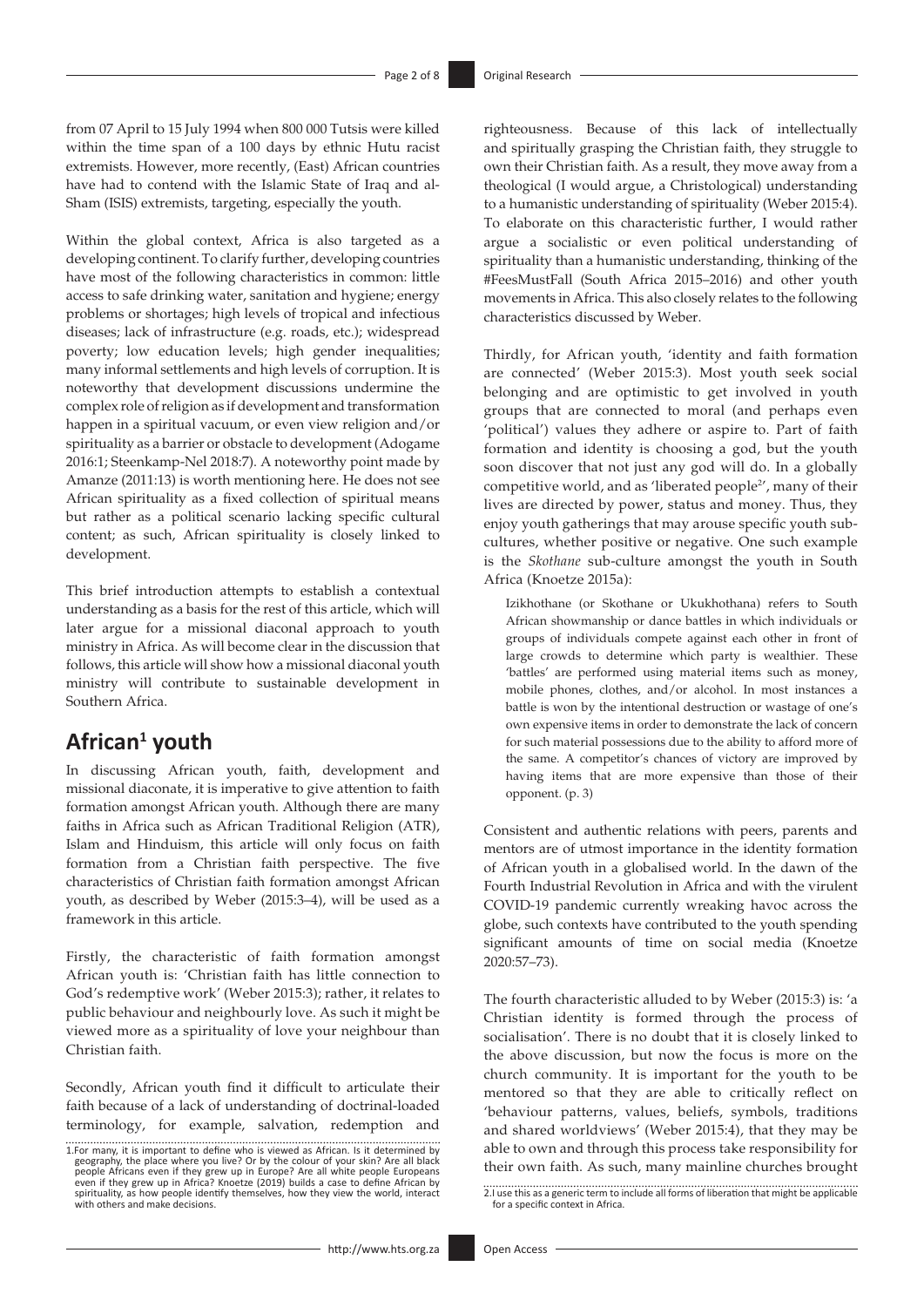with them European ways of worship and church practice that influence how African people dress when attending church and relate to theological concepts that are strange to traditional culture.

Finally, the fifth characteristic is: 'youth moral and faith formation are connected' (Weber 2015:3). For this reason, parents, extended families and faith communities must allow the youth to discern and make their own life choices in the plurality of values, beliefs and cultures they encounter daily (Knoetze 2019a:1–2).

# **African faith(s)**

There are many descriptions of 'faith', but the most common dictionary descriptions are 'belief in God or a god' or 'strong belief in the doctrines of a religion, based on spiritual conviction rather than proof'. Faith is also understood as the substance or assurance of things we hope for but have not yet received (Heb 11:1). Usually, we link faith to a specific religion, such as ATR, Christianity or Islam. Linking a faith (like African Christianity) to people living on a specific continent is an indication of a unique inclusive development of different religions, while various groups of people have diverse dominant religious faiths without excluding other religious faiths. Or it might indicate exclusiveness in their faith.3 Discussing African faiths, we at least need to be aware of the interrelatedness and be able to distinguish between the original ATR; the impact of Christianity; the impact of Islam and the impact of the modern and postmodern cultures in Africa. While the distinctions between the different dogmas of the various religions are clear, the interrelatedness in Africa only becomes clear in the way faith is experienced, to name but a few: through worship, rituals, ceremonies, African festivals, sacred places and religious objects, music and dance, naming people and indeed, in any aspect of life. Although it is possible to identify the core religious beliefs in Africa, it is difficult to disentangle them from Africa's cultural heritage (Amenga-Etego 2016:2). Just to give one example of African traditional beliefs (Knoetze 2019a):

Although original African traditionalism is rarely found today, together with the impact of Christianity, it still influences the worldview of many Africans, for example over 12 000 young African males participated in initiation schools in Mpumalanga province in South Africa during 2018. Most African people are somewhere on the way to modernity in tandem with large-scale urbanisation. Especially young (African) people in the cities have largely become part of the global modern-postmodern African culture. (p. 2)

Considering the above, traditional values and knowledge systems still continue to serve African societies in diverse ways, despite other major religions like Christianity and Islam, and cultures like modernism and urbanisation (Amenga-Etego 2016:3). Christianity in Africa is also described as 'African Christianity' to indicate some of the uniqueness I have referred to above. African Christianity is mostly a combination of Christianity and ATR. The best proof of this is seen in the African Independent/Initiated Churches (AIC's), representing a wide range of religious understandings and practices 'ranging from groups only one step removed from traditional African religious reality to Christ-centred, Spirit-led, biblical orientated communities of faith' (Oduro et al. 2008:6). Based on the incarnational teachings of Christianity as well as the incarnational nature of the church, many African people believe that Christianity is the fulfilment of ATR, and therefore, view these two religions as interdependent (Amanze 2011:9). Inclusive of all the different faiths and combinations of religions, I will now use the term 'African spirituality'.

Steenkamp-Nel (2018:3) indicates that research in the transformative capacity of African spirituality is a relatively new field, especially with a focus on personal transformative capacities within the communal world view of Africa. As such, many Africans acknowledge that they have been formed by African traditional beliefs, but they are no longer being transformed by these beliefs. This relocation of identity is clearly seen in the African youths' purposeful engagement with global political, sociological and religious issues, such as decolonisation, racism (Black Lives Matter), Pentecostalism and the prosperity gospel in Africa. This is described by Higgins (2016, quoted in Steenkamp-Nel 2018) as follows:

I and my generation were without choice educated in a schooling environment that in its content orientated us away intellectually from our formative environments of home and community. This resulted in dangerously high levels of alienation as 'our affective imaginations progressively got anchored elsewhere', with the inevitable consequence that 'our own immediate world' became 'less real'. (pp. 4–5)

When African youth and faith formation was discussed, the concept of 'identity formation' came to the fore; now we find it again when dealing with African faith(s), and a word like 'alienation' is used. I will later show how missional diaconate may help African youth in identity formation. Before shifting attention to the African environment and sustainable development, it is important to note that identity can be described by three actions: knowing, claiming and recognising (Chryssochoou 2003:225). Up to know in the discussion of youth, we have not found these three actions together. The point, however, is that if African youth do not find identity, or do not identify with development and development projects, development will not be sustainable.

## **African environment and important African beliefs**

African beliefs closely link the spiritual world and the environment with reality and destiny (Turaki 2001:60). In the African traditional belief system, there are two groups of

<sup>3.</sup>In this regard, I am referring specifically, for example, at the AICs. As far as I know, there are no white people who are members of an AIC, although there might be some white people who are associates.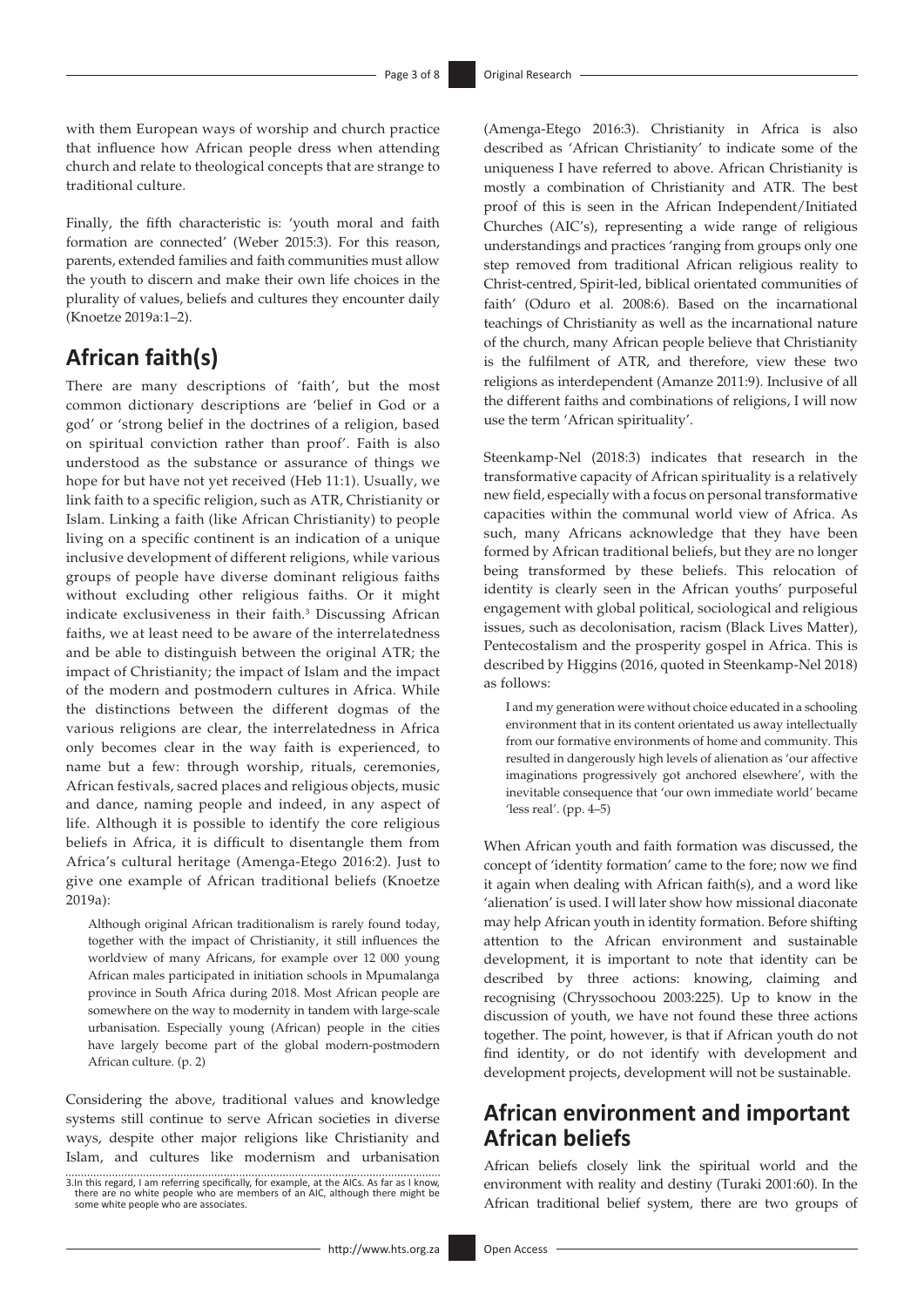nature spirits, namely: nature spirits from the sky (sun, moon, stars, rain, wind, thunder, lightning, etc.) and nature spirits from the earth (mountains, trees and forests, metals and water in different forms like ponds, rivers, waterfalls, etc.) (Mbiti 1991:70–81). Not all African people believe in sky and earth spirits, and believers do not always attend to them with prayers and offerings. These spirits rather help people to interpret what and mostly why things are happening in the world around them, and they will acknowledge this, for example, when giving a name to a newborn (Mbiti 1991:92–95).

It is clear that nature is viewed as both sacred and secular, and there is no clear distinction between these. This perceived sacredness of nature affects the way natural resources are used and harnessed, because any serious transgression may have serious consequences. When people become aware of any transgression, it is corrected with prescribed ritual performances. However, rituals are not only used for corrective measures but also to ensure harmony and balance between the sacred and the secular. For example, in many places in Africa, before any work commences on a new mining site, rituals are performed to seek safety and permission from the spirit of the land to harvest that which lies within her safety (Amenga-Etego 2016:3–4).

Besides the two groups of nature spirits, there are also human spirits – again, these can be divided into two groups: those who have passed away long ago and those who have died recently. The spirits of the most outstanding leaders are raised in myths and rituals to the status of divinities, and even portrayed as God. Overall, people fear the spirits of the unknown people of the distant past, as they can be described as 'ghosts'. 'Some diseases, such as meningitis, lunacy, and the condition of being deaf and dumb, are associated with spirits of this kind in some societies' (Mbiti 1991:77). For this reason, family planning and contraceptive use, as examples, need to be dialogued with the specific socio-political system's leaders, keeping in mind the gender dynamics in a respective community. These dialogues are important because of the strong interconnected cyclical world view that links the present – the family (living), the future – childbirth (unborn), and the past – ancestral beliefs (dead) (Amenga-Etego 2016:5).

### **African environment and sustainable development**

It is essential to determine what is meant by 'development'. Development means different things to different people in different contexts. Development is defined theologically by (Knoetze 2018) as:

[*T*]he goal to engage people to discover their true identity as created in the image of God and discover their vocation as productive stewards who care for creation and all the people in it. (p. 484)

Or it can be economically defined as 'simply having more things' (Myers 2015:3). In the beginning of this article, the characteristics that developing countries have in common were described as: little access to safe drinking water,

sanitation and hygiene; energy shortages; high levels of tropical and infectious diseases; lack of infrastructure (e.g. roads, etc.); widespread poverty; low education levels; high gender inequalities; many informal settlements and high levels of corruption. The problem with these characteristics is that poverty is reduced to material things; the absence of money, or water, or whatever else; or the lack of social justice, which, in the end, is also materially defined. A further problem is that development is designed to overcome these needs (Myers 2015:5). This leads to the question, why do developers want to develop? What are they gaining? When we start asking these questions our world views are put on the table. For example, the dualistic Western world view that separates the physical and the spiritual worlds, together with our modernistic overestimation of our human capabilities, thinking that we can fix everything. Soon, it becomes clear that in many instances, development is about control; it is to gain or to remain in a power position, whether economic or political power.

Therefore, the whole development dialogue is closely connected to the history of colonialism and imperialism, and currently, neo-colonialism in Africa. From this history, the implications of separating the spiritual and physical become clear in many of the lifelong tragedies it caused in human lives, despite some of the benefits. Ter Haar and Ellis (2006:351–352) mention how religion seemed irrelevant to the development process or even an obstacle to modernisation by the European Union, and then argued in the rest of their article for rethinking this position. It is these same countries responsible for colonialism who now want to develop Africa. The dominant features of colonialism were not only dark and entrapping, but also transforming, just like European education was not only liberating and transforming but also entrapping. Against this backdrop of colonialism of unequal humanity (racism) and economics of unequal exchange, there are serious questions about development 'from above' or 'from outsiders' today (Adogame 2016:2).

Against this background, I refer to Swart (2020:73–92) who argues for a 'development from below' in Africa and the importance of the AICs, which is of importance to the context of this article. Development from below implies that the developed people are part and parcel of the whole process from the need's analysis, through the planning and the implementation. As such they take responsibility and ownership for the process and their environment. Adogame (2016:2–3) refers to 'development from below' as grassroots development, and is closely related to people's life experiences, which includes religious, moral and cultural dimensions.

Without referring to Africa or the AICs, Myers (2015:18) affirmed that the ownership of the development process must be with the people 'being developed' themselves. The reasons for this are: firstly, that 'outsiders' focus on a specific need in people's lives, like education, or water, neglecting the spirituality of the people. Secondly, the people 'being developed' have indigenous or contextual knowledge as well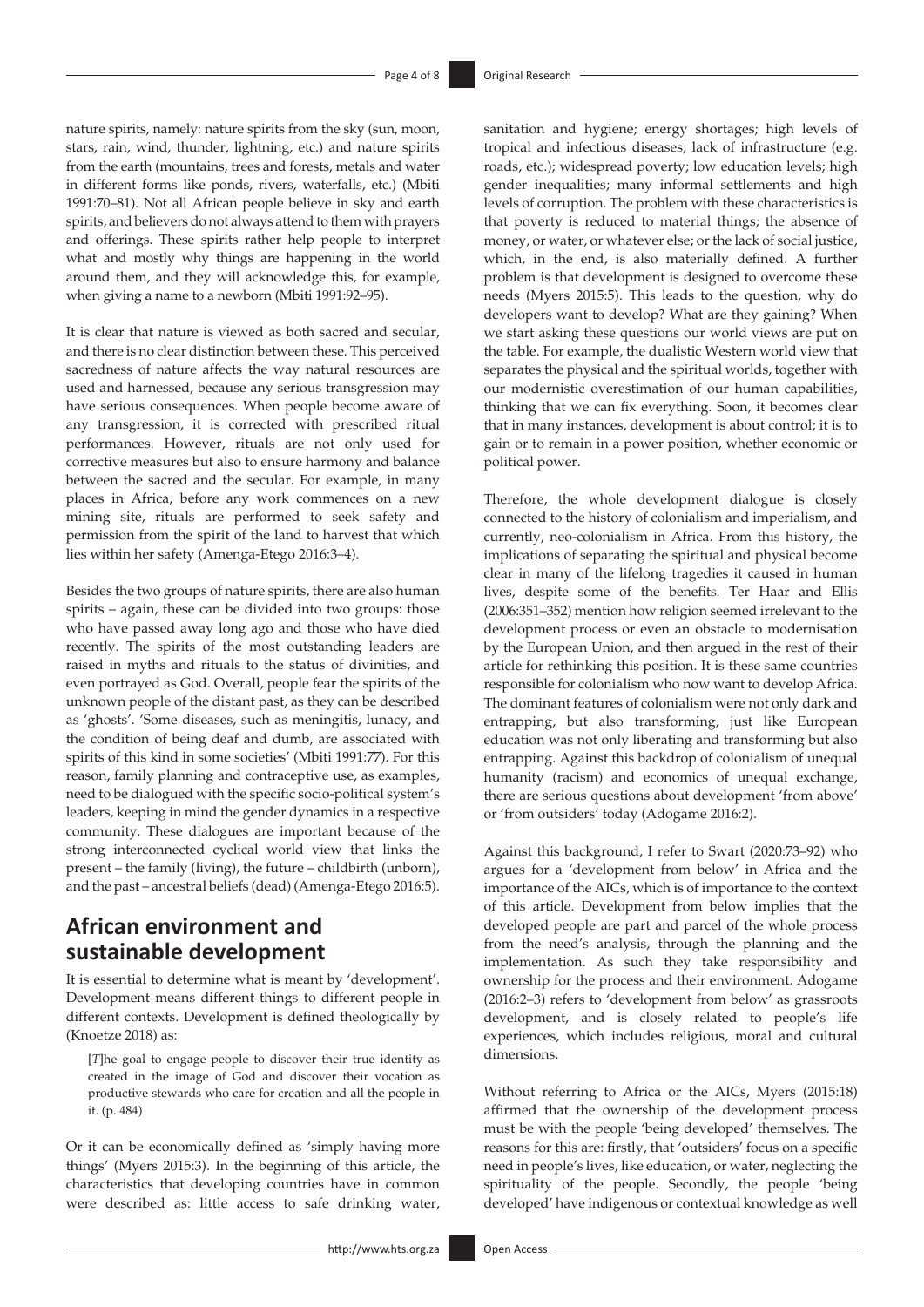as experience on how to survive poverty in their context. Thirdly, participation is not the end of development. Only when participation empowers people to have more and make better choices do they become actors in their own development. Fourthly, participation that does not build community is also flawed. As such, development that transforms will be less focussed on goals and milestones, and more on vision and values.

It is against this background that I want to argue that missional diaconate as youth ministry will contribute to sustainable development.

#### **Missional diaconia**

*Diaconia* has to do with creating new opportunities in life and or to find purpose in life. In this regard, *diaconia* is best understood in terms of the verb *diakoneoo,* which, 'in some instances, may be best translated as "to have responsibility to help others"' (Louw & Nida 1988:541). Thus, *diaconia* finds its foundation in creation theology with God's call to stewardship, which is also a call to relationship. When *diaconia* is understood as relational, it is easy to realise that it originates from the being of the Trinitarian God, firstly and foremost, as mercy, where no one needs to do or prove anything to deserve a new life or life opportunities. *Diaconia* is God's mercy towards humans and creation, and humans' mercy towards creation and each other. Using the tautology, *missional diaconate*, I want to confirm and emphasise that originating from the being of the Trinitarian God, the *diaconal*  ministry must be focused on the whole of creation. *Missional diaconia* also has to do with the acknowledgement that different people read the Bible, understand life and experience God in various ways in diverse contexts. There is thus no one-dimensional *missional diaconal* ministry, and no other motive than the unconditional love of God for getting involved with the marginalised and the less privileged people (Knoetze 2019b:5). *Missional diaconate* comes from a position of unconditional love and not from any position of power.

There have been many debates and documents about the relationship between the involvement of religion within development (Amenga-Etego 2016; Ter Haar & Ellis 2006; Knoetze 2019b; Myers 2015; Swart 2020), but religion is still ignored by many developers. There are also many examples of the developmental influence that the religious institutions and actions have on communities; for example, Christian schools, children's homes (run by faith communities like churches) and faith-based organisations (FBOs), such as gift of the givers*.* I believe that people who are helping in communities (developers, such as governments, businesses, corporations and others) 'as outsiders' need to be in constant dialogue with communities, especially different groups in communities, such as youth, and religious groups, 'as insiders'. Such dialogues will reveal to developers how their own biases influence their perceptions and understanding of the community. I am convinced that development in Africa is not possible without the involvement of the religious society and a diaconal ministry.

An important cognitive psychological tool for deepening selfawareness during such dialogues is the well-known 'Johari window'. The Johari window aids in becoming more aware of how we see ourselves, how other people see us and how we think other people see us in our social interactions. Kritzinger (2008:776) described the Johari window (See Figure 1) with its four quadrants as follows: First is the open quadrant, which contains information about yourself that both you and others know. Second is the blind quadrant, which contains information that others know about you, but you are not aware of. Third is the hidden quadrant (Façade), which contains private information that you know about yourself, but others do not know. And fourth is the unknown quadrant that contains information about yourself that both you and others do not know.

Applying this as a tool to engagements with the African social and natural environment will help decision-makers identify the greatest risk for both insiders and outsiders as they 'overestimate what they know, and underestimate what they do not know' (Kritzinger 2008:776).

Dealing with missional diaconate as relational ministry, I will link it to Kritzinger's (2008) referral to Koyama's praxis model known as 'neighbourology', describing it as 'exegesis of the Word of God and exegesis of the life and culture of the people among whom he lives and works' (Koyama, in Kritzinger 2008:770). This understanding of 'neighbourology' may also be a good description of missional diaconate. Kritzinger indicates that he prefers the term 'encounterology' instead of 'neighbourology'. I would then describe missional diaconate as the participation of the church in God's life-giving, healing, and restoration encounters with a broken world. For missional diaconate to be transformational, those who participate in God's mercy, engaging the community as well as those being engaged, must be aware of all their different 'ideologies' behind the actual (development) encounter. As alluded to earlier, when we discuss African faiths, there are different 'theologies of salvation' that people articulate 'in their heads' because of their own understanding, experiences and contexts. This will be



**FIGURE 1:** The Johari window.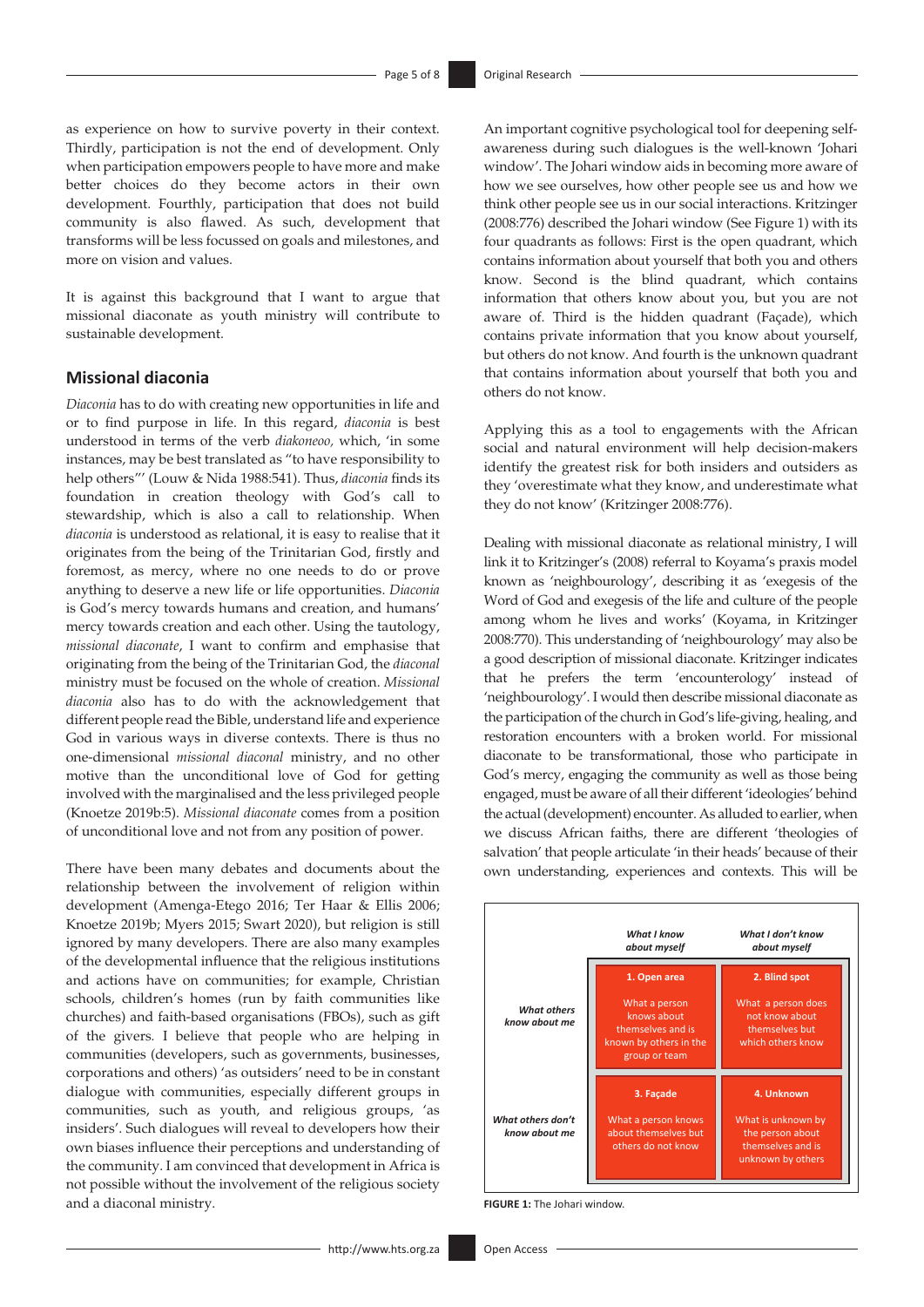discussed again in more detail later. However, for now, remaining with the current discussion, I refer to Kritzinger's argumentation of Lochhead's (1998) ideologies for dialogue and apply it to missional diaconate. The five ideologies mentioned and applicable to missional diaconate are: *hostility*, *isolation*, *competition*, *partnership* and *dialogue [diaconate].* The theological agenda for Christians who are concerned with the development of communities need to focus on a new theology of missional diaconate (as encounterology or neighbourology), not on a new doctrine of God, or a new doctrine of Christ, or a new doctrine of salvation, engaging in new doctrines may happen when we focus on ideologies or experiences when we engage a community. Missional diaconate should not require any prior conversion on either side, other than the conversion, and commitment, to the Trinitarian God.

Although terminology such as 'missional diaconate' or 'encounterology' is not used in the AICs, their attention to the holistic needs of Africans, namely 'well-being, healing, and protection from evil powers', is all part and parcel of what they understand as the salvation ministry of the church (Oduro et al. 2008). As such:

Salvation, healing and sanctification are … linked in an outlook that makes little distinction between the sacred and the profane, between earthly and eternal salvation … the gospel is related much more realistically to the whole of human life than often happens in the historic churches. (p. 26)

### **A** *missional diaconate* **approach to youth ministry**

In many instances, there are great emotional gaps between the youth and the different institutions or powers in society. These gaps are because of the personal attitudes of the youth or the power attitudes of institutions. Kritzinger (2008:774) used the 'emotional distance scale' of Overdiep (1985) to distinguish the following five types of emotional distance between people: *enemies*, *opponents*, *strangers*, *colleagues* and *friends*. Interestingly, enemies and friends are emotionally the closest to us, while strangers are emotionally the furthest. Strangers are the people who leave us emotionally cold, while an enemy, for instance, may have a much closer relationship with us. Through relations, an enemy can grow into an opponent, which is a huge conversion or growth in the relation. But there are some examples of strangers (who do not affect us emotionally) that suddenly turned into enemies. Think for a moment of the many ignored or tolerated immigrants who lived as strangers in South Africa and then suddenly transformed into enemies when South African citizens started with xenophobic attacks. When dealing with any form of development in a community, the youth in most instances are strangers to the process, although much attention is given to developments that are focussed on them, such as education, job creation and health. Within the South African context, we have also experienced how the youth, previously 'strangers' to the development of higher education policies, became enemies of higher education in 2015–2016 with the #FeesMustFall protests, while currently, many of them are opponents taking part in determining the higher education policies.

This article is about sustainable development. Within the context of the arguments in this article, sustainable development has to do with transformation. It was argued that youth are physically developing in a natural way, while faith also carries within it the expectation of change or transformation of circumstances or persons. It is in this regard that Knoetze (2018:483–487) argues that African youth and the AICs are some of the most obvious agents that need to participate in development in Africa. This view is also confirmed by Öhlmann, Gräb and Frost's book African Initiated Christianity and the Decolonisation of Development (2020). Unfortunately, the youth are in most instances 'strangers' to development discussions, while the AIC's or African spirituality is seen as too complex, or even a barrier or obstacle to development. Amenga-Etego (2016) argues against this view:

For if the indigenous religions, culture, and knowledge systems are fluid and dynamic in such a way that every generation can adapt and modify them to suit their existing context, then it is unreasonable to argue that they are militating against Africa's development. As indicated above, the worldview of people underlies their development. Why, therefore, should Africa's case be different? It is for this reason that development workers need to actively engage the indigenous religio-cultural system for genuine and sustained development in the continent. (p. 7)

With all the above in mind, I want to argue that when faith formation (identity and moral formation) of African youth happens through the ministry of missional diaconate, it will contribute to sustainable development of the African environment. In the discussion below, I will now apply a missional diaconal ministry to each of the five Christian faith formation characteristics amongst African youth, as previously identified by Weber (2015).

The first characteristic was: 'Christian faith has little connection to God's redemptive work', but it is supported by some good behaviour and neighbourly love. Though the reason for this is not discussed by Weber (2015), I assume that it is because of different views of Christ within the African context. Adeyemo (1997:14) elucidates this further by explaining that there can be revelation without salvation but no salvation without revelation, and proposes the question: How much knowledge of the Trinitarian God as revealed in Scripture do the traditional people of Africa possess? The main identity of Christianity has to do with the Trinitarian God's complete and specific revelation in the incarnation in Christ as the only Redeemer of our sins. To connect to God's redemptive work, we need a faith community that discerns amongst the different gods and spirits (1 Jn 4:1) accepting the Trinitarian God's revelation in the Bible and the person of Jesus Christ (Knoetze 2015b):

The apostle Paul relates spiritual (trans)formation to the resurrection of Jesus Christ in three different ways: firstly, as a process of personal identification with the death and resurrection of Jesus; secondly, as the believer's submission to the allencompassing reign of Jesus as Lord; and thirdly, the behaviour of believers from the perspective of the *parousia*, the future hope of the resurrection. (p. 3)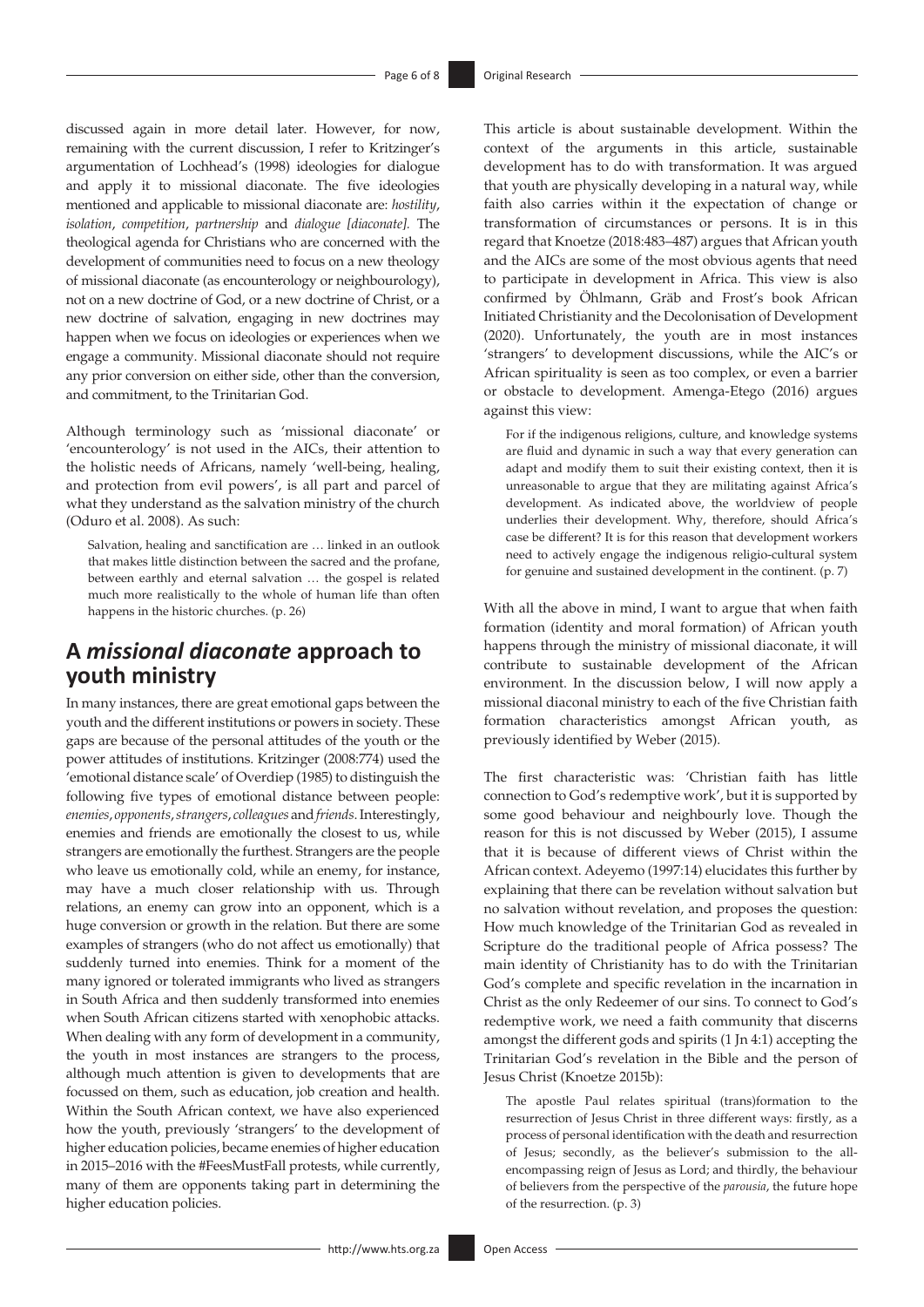*Missional diaconal* ministry can help connect African youth to the redemptive work of the Trinitarian God when they experience that they are called and have the privilege to participate in his redemptive actions, because they are redeemed and transformed. They need to experience that they are different (not better) because they belong to God.

The second characteristic is: African youth find it difficult to articulate their faith because of a lack of understanding of doctrinal-loaded terminology, for example, salvation, redemption and righteousness, and the fact that they do not own their faith. Growing up with an African world view where, for example, to experience salvation, or receive redemption or righteousness, you have to own it through bringing some sacrifices or participating in specific rituals, this is understandable. Especially considering the first characteristic where it was said that Christian faith has little to do with God's redemptive work. I believe that a missional diaconal ministry can help African youth to own their faith when it does not stay empty concepts and terminology to them. African youth are in many instances 'strangers' to Christian theology, and the church is keeping them strangers as they are seen only as the objects of the ministry. If the church does not involve them in the encounters of Christianity with their context (encounterology) and help them to discern the revelation of God in, amongst, and around them, they will stay strangers, and may even later become enemies of the church.

The third characteristic described was: 'youth identity and faith formation are connected'. We are all familiar with and, at some point, have experienced peer pressure. As adults, some of us deal better with peer pressure, while other's lives are determined by it. In many instances, the African youth have even more peer pressure than adults because of social networking through social media and postmodern expectations. If the African church is able to make the youth colleagues in their missional diaconal ministry, for example, by forming a group who care for and are involved in a 'street soccer competition', or home-based care for sick people, I am convinced that it will influence the way they see themselves. When youth participate in a *missional diaconal* ministry, it might transform not only their own identity but also how society sees them, when they find that they are important to others and are used by the church and by God. By developing and facilitating ministerial youth groups, the church might be able to create positive peer pressure amongst the youth in a society and amongst denominations. In this way, faith formation will contribute to identity formation, and vice versa.

The fourth characteristic: 'a Christian identity is formed through the process of socialisation'. This once again highlights the importance of an inclusive congregational approach in youth ministry (Nel 2000). The context of the congregation, inclusive of all generations, sexes and races, who have all experienced and lived from the grace of God, is the ideal place for faith formation and developing the Christian identity of the youth. Unfortunately, this cannot transpire in a homogeneous context where everyone thinks, acts and values the same things. Instead, it requires diversity – differences in generations, sexes and races – to grow. In this regard, I believe that a *missional diaconal* ministry will be able to help us again, because the focus is not only on the specific faith community but also on the society, and as such, it has everything to do with relations (as discussed) and socialisation. Furthermore, I am convinced of the usefulness of the Johari window as a tool to become aware of different blind spots that the different participants might have will make our socialisation in the faith community a growing experience.

The fifth characteristic: 'youth moral and faith formation are connected'. Going back to the first characteristic, when Christian faith is connected to the redemptive work of Christ, it is the unconditional love of God that guides us. When youth experience and own this faith through their actions, they will live moral lives, participating in God's actions in this world. As a result, missional diaconate becomes a way of living and not just another ministry of the church. It is a way of living because I am forced by the love of God, because I have experienced that I am saved because of his unconditional love. In essence, I am already transformed, and I am not engaging in any ministry to be saved. Thus, my faith formation ensued through the missional diaconal ministry which I am able to do because I found a new or transformed identity in Christ. It is because of who I am in Christ that I am participating in his transformational acts in society, and the only reason that it is sustainable because of his acts in which I am privileged to participate.

### **Conclusion**

The research question this article attends to is: What is unique in the contribution of missional diaconate as method of sustainable development amongst African youth in their context? In applying this a missional diaconal ministry to the elements of faith formation of African youth according to Weber, the following unique contributions of missional diaconate to sustainable development in the African context are discovered. Many African people acknowledged not only their formation by African traditional beliefs, but also acknowledge that they are no longer being transformed by these beliefs. This contributes in many instances to an identity crisis amongst the African youth. While development is commonly designed to overcome material needs, which will always change and are not sustainable, missional diaconate contributes to develop identity, calling (vision) and values within relationships that are sustainable and empowering.

### **Acknowledgements Competing interests**

The author declares that he has no financial or personal relationships that may have inappropriately influenced him in writing this article.